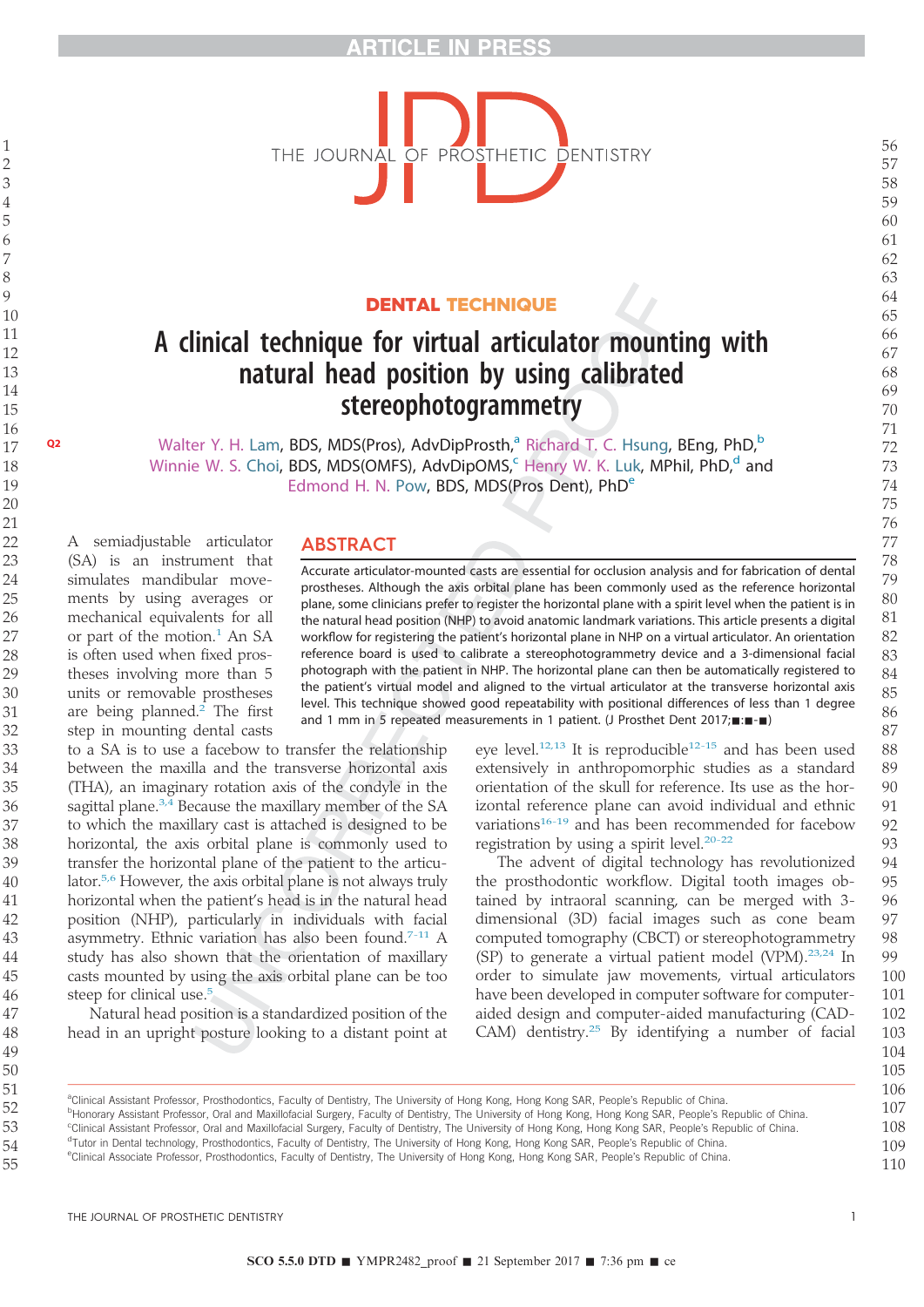Volume - Issue -

landmarks in the VPM, the relationship between the maxilla and the THA can be transferred to the virtual articulator.<sup>26</sup> However, the authors are unaware of an established protocol for the registration of the patient's horizontal plane in the NHP for virtual articulators, which this article describes.

#### **TECHNIQUE**

#### Orientation calibration of the stereophotogrammetry device

- 1. Arrange a plane mirror behind the stereophotogrammetry (SP) device (3dMDface; 3dMD Inc) (Fig. 1). Fix the mirror's upper edge to the wall first so that its mass will align it in the true vertical plane.
- 2. Position the orientation reference board in the field of view of the SP device by by using a tripod. Arrange two 3D leveling and alignment lasers, I and II (Line laser GLL 3-80 P; Bosch), on 2 tripods and align them perpendicularly to the plane mirror so that their sagittal and horizontal laser beams are directly reflected. Align the green and red disk patterns of the board (Fig. 2) to the sagittal and horizontal laser beams of alignment laser I and align the upper and lateral edge of the reference board to the vertical laser beam of alignment laser II. The board is now parallel to the plane mirror and to the true vertical plane.<sup>27,28</sup>
	- 3. After removing alignment lasers I and II, make an SP scan of the orientation reference board and import the data into a simulation program (Matlab R2012b; Mathworks), which can automatically detect the axes and orient subsequent 3D facial scans.<sup>28</sup>

#### Create an oriented virtual patient model

- 4. Instruct the patient to sit comfortably, look straight into the mirror image of the eyes, and tilt the head forward and backward with decreasing amplitude until a comfortable position of natural balance is found.<sup>12,14</sup> Make a 3D facial scan by using the SP device and apply the automatic orientation correction.
- 5. Scan the teeth and their maxillomandibular relationship with an intraoral scanner (True definition scanner; 3M ESPE).
- 6. Make another 3D facial scan of the patient with a virtual facebow in place. $24,26$  The patient does not need to be in NHP in this scan. Scan the virtual facebow with a structured light 3D scanner (DAVID SLS-3, Hewlett-Packard) and the buccal relationship of the maxillary teeth and virtual facebow with



Figure 1. A, Arrangement of stereophotogrammetry device, alignment lasers, and orientation reference board. B, Reference board aligned parallel to plane mirror with alignment lasers. C, Reference board aligned to true vertical plane. I and II, lasers.  $Q1$ 

THE JOURNAL OF PROSTHETIC DENTISTRY Lam et al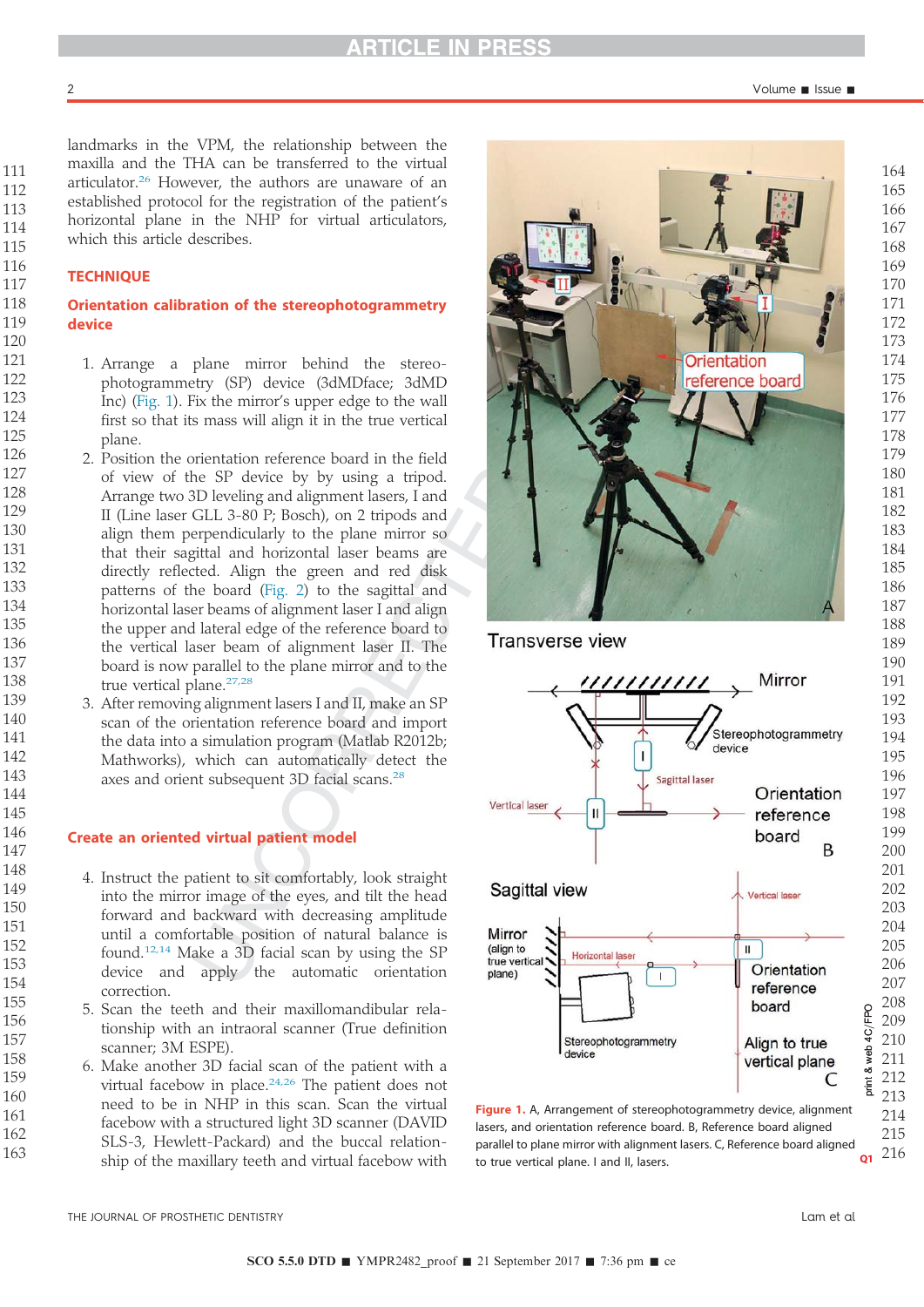

Figure 2. Red and green disk patterns of orientation reference board define x-axis (horizontal plane) and y-axis (true vertical plane) in computer environment. When patient was in natural head position during 3D facial scan, resultant virtual patient model and maxillary teeth automatically aligned to horizontal plane (z-plane) for mounting to virtual articulator. NHP, natural head position.



Figure 3. Creation of virtual patient model by using digitized teeth, 3D facial photography or full-face skull CBCT. Virtual facebow<sup>25</sup> medium for fusing digitized teeth into 3D facial photography. Alternatively, CBCT provides 3D virtual model with teeth and face. CBCT, cone beam computed tomography.

print & web 4C/FPO

print &

web 4C/FPO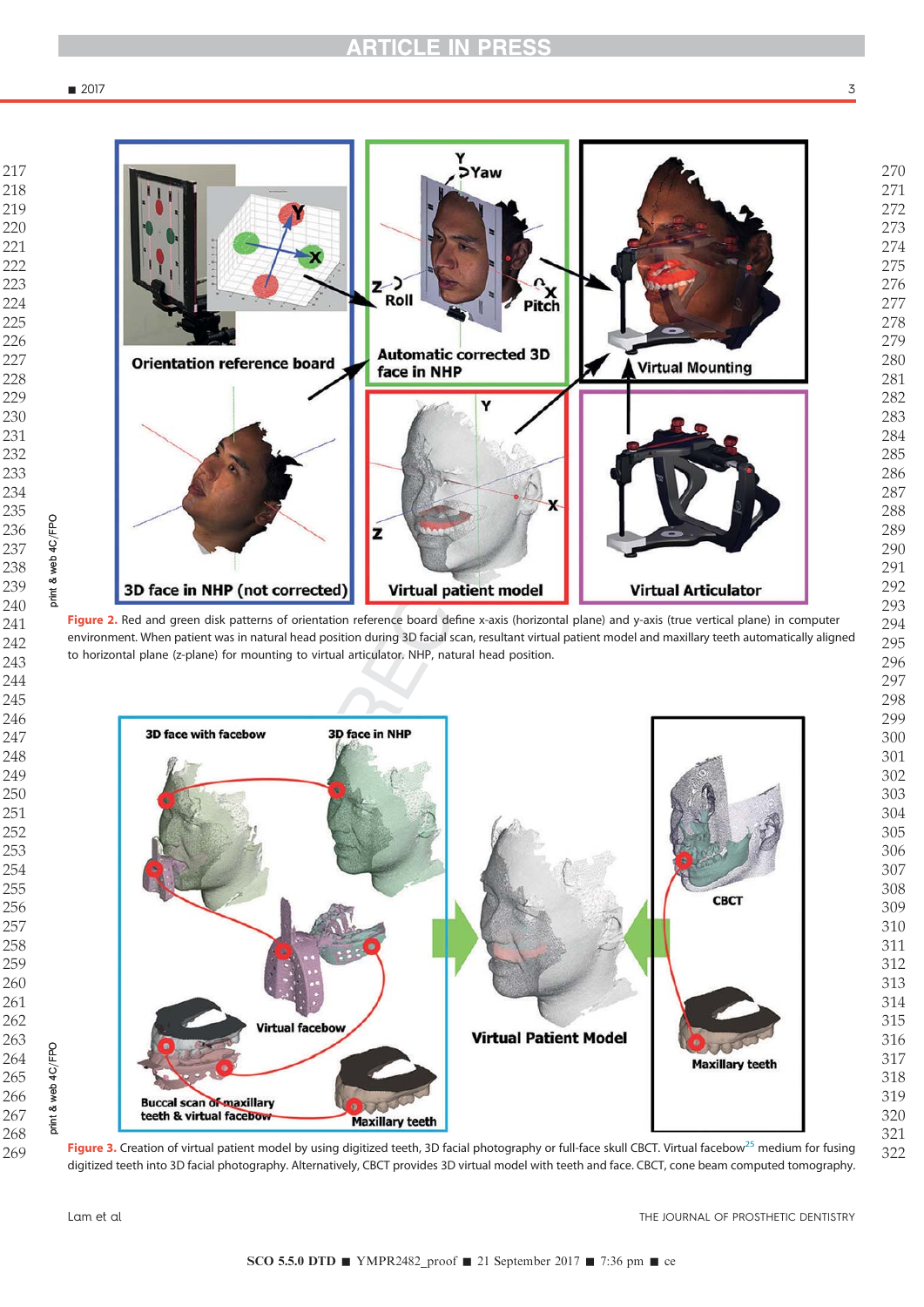

Figure 4. Transfer oriented maxillary teeth to virtual articulator and fitting THA to condylar element of articulator. Virtual articulator oriented horizontally by default. THA, transverse horizontal axis.

an intraoral scanner. Align the patient's digital teeth to the 3D facial photographs by using an iterative closest point algorithm (MeshLab v1.3.3; Visual Computing Lab of the ISTI-CNR) and a virtual facebow as a medium (Fig. 3).

7. As an alternative to step 6, make a full-face CBCT image (Planmeca ProMax 3D Mid; Planmeca). Align the patient's digital teeth, CBCT, and 3D facial photograph in NHP by using the iterative closest point algorithm.

### Mounting maxillary and mandibular teeth to the virtual articulator

8. Load the oriented VPM into CAD/CAM software (Exocad; Exocad GmbH) (Fig. 4). Match the patient's THA to the condylar element of the virtual articulator.26,29,30 Transfer the mandibular teeth to the articulator according to its maxillomandibular relationship with maxilla.

#### **DISCUSSION**

A technique for mounting digitized teeth to a virtual articulator is presented. Virtual facebows<sup>24,26</sup> have been proposed to transfer patient's digitized maxillary teeth to a 3D facial photograph for the creation of a VPM. Alternatively, CBCT provides a VPM with face and teeth. This model contains useful information such as face-andteeth relationship for smile design as well as the axis orbital plane for transferring maxillary teeth to the virtual articulator.<sup>26</sup> The present SP NHP technique automatically orients the VPMs and provides an alternative horizontal plane for articulator mounting.

Stereophotogrammetry is one of the commonly used methods of capturing the 3D face to create VPMs<sup>23</sup> and







Figure 5. A, Anatomic facebow. B, Natural head position facebow. C, Bull's eye spirit level (arrow) attached to facebow to determine horizontal plane when patient in natural head position.

THE JOURNAL OF PROSTHETIC DENTISTRY Lam et al

B

print & web 4C/FPO

& web

**Tint** 

4C/FPO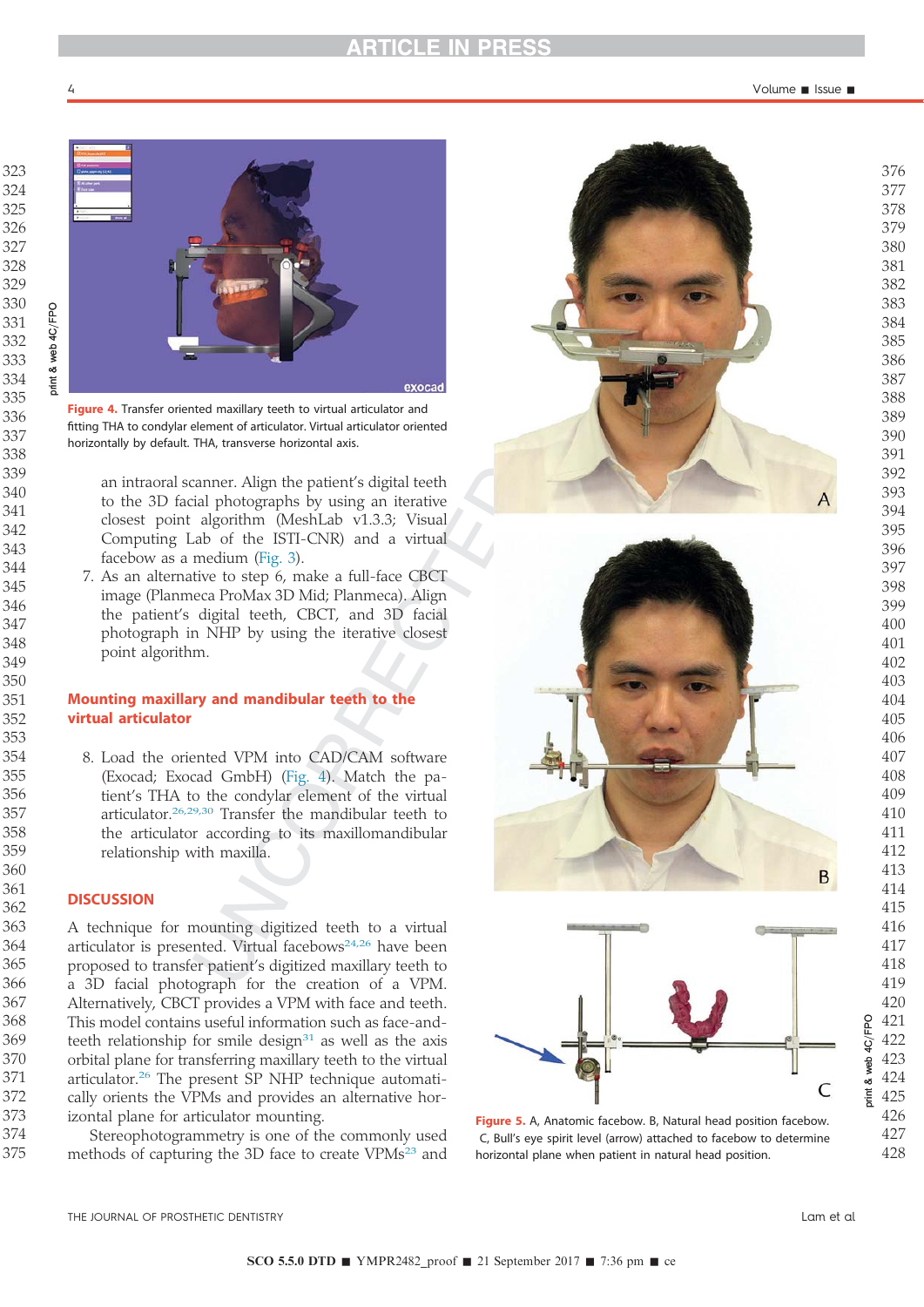

to record NHPs.<sup>32</sup> It is radiation free, and the image acquisition can be done within 1 second, minimizing patient movement. In this proposed technique, only 1 calibration is required for multiple facial scans and the equipment for the calibration is inexpensive. This method does not need any facial markings, and the laser lines will not appear in the 3D photograph. Automatic detection of orientation can reduce human error, although training in the calibration process and the virtual mounting procedure is needed. However, patients with craniofacial disorders<sup>33,34</sup> may have difficulty in achieving NHP reproducibly. In addition, THA may not be truly horizontal,<sup>35</sup> particularly for patients with facial asymmetry, and a virtual articulator that allows adjustment of the position of the condylar components should be The repeatability and validity of this SP NHP technique were measured in 1 patient. Our hypotheses were that the technique should be reproducible and that the (yellow) techniques by using iterative closest point algorithm with articulator as alignment reference. A, Frontal view. B, Occlusal view. C, D, Lateral

resultant mountings should be similar to those of the

spirit level NHP facebow technique. Five 3D facial scans were made when the patient was in the NHP on separate occasions, and 5 oriented VPMs were created. For the sake of comparison, the maxillary cast was scanned and incorporated into these VPMs. Five facebow records each were made by using anatomic landmarks (Denar Slidematic facebow; Whip Mix Corp) and NHP by an experienced prosthodontist (Fig. 5). The horizontal plane when the patient was in the NHP was determined by attaching a bull's eye spirit level (CL1508M; RS Pro) to the facebow (Denar D31AB facebow/earbow; Whip Mix Corp).21,22 The external auditory meatuses were used as a reference for determining the THA location for all 3 techniques,<sup>30</sup> and maxillary casts were mounted onto an articulator with external auditory meatus reference (Denar Mark II articulator; Whip Mix Corp). The articulatormounted casts were scanned with a structured light 3D scanner. Scanned casts were aligned by using an iterative closest point algorithm in MeshLab with the articulator as the alignment reference (Fig. 6). For each technique, 1

B

Ð

developed.<sup>22</sup>

views.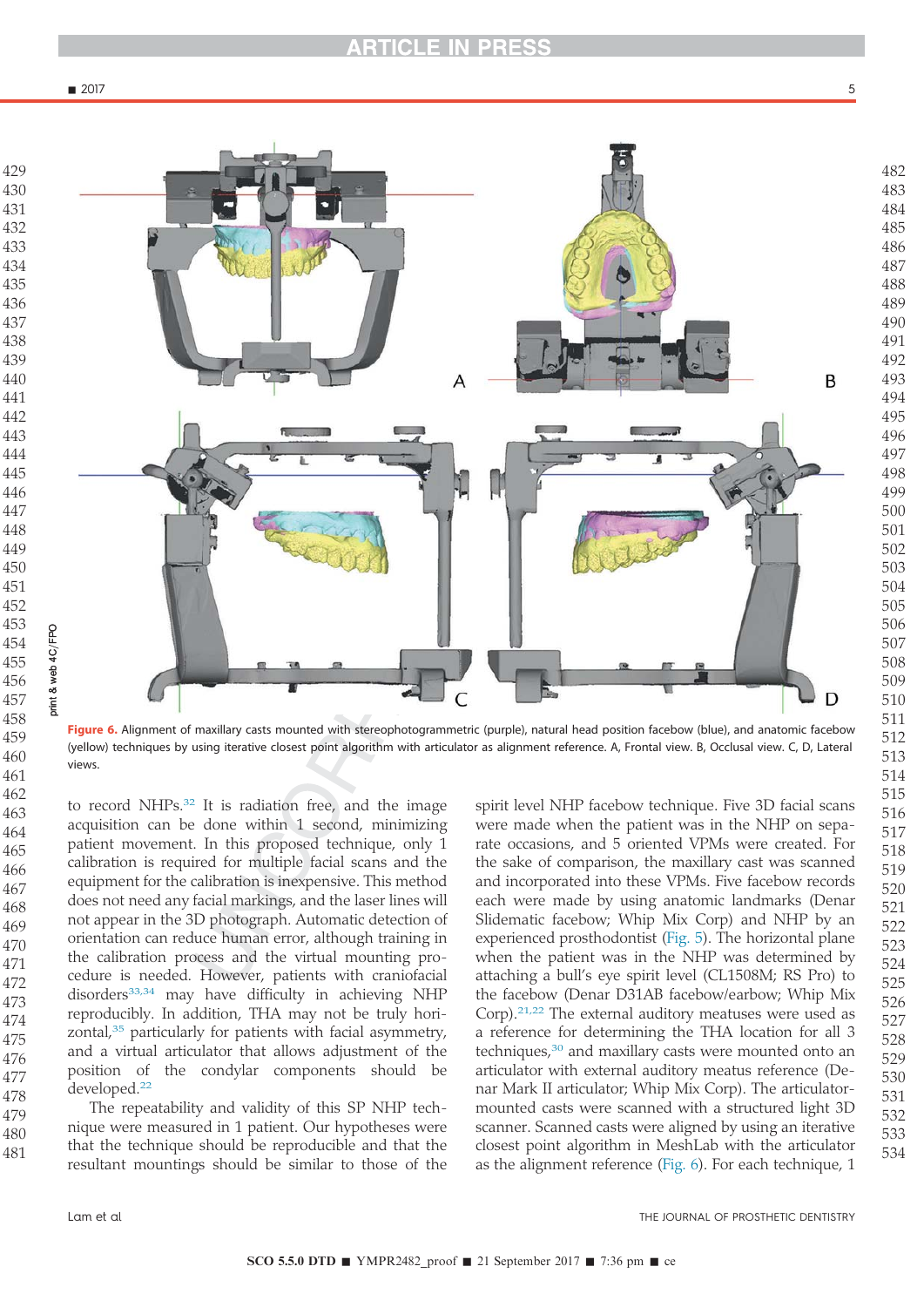| 535                           |  |
|-------------------------------|--|
| 536                           |  |
| 537                           |  |
| 38<br>5                       |  |
| 39<br>5                       |  |
| 5<br>40                       |  |
|                               |  |
| 41<br>5                       |  |
| 42<br>5                       |  |
| 5<br>43                       |  |
| 5<br>44                       |  |
| 545                           |  |
| 5<br>46                       |  |
| 547                           |  |
| 548                           |  |
| 549                           |  |
| 550                           |  |
| 551                           |  |
| 552                           |  |
|                               |  |
| 553                           |  |
| 554                           |  |
| 555                           |  |
| 556                           |  |
| 557                           |  |
| 558                           |  |
| 559                           |  |
| 560                           |  |
| 561                           |  |
| 562                           |  |
| 563                           |  |
| 564                           |  |
| 565                           |  |
| 566                           |  |
|                               |  |
| 567                           |  |
| 568                           |  |
| 569                           |  |
| 570                           |  |
| ļ<br>$\overline{)}$<br>ľ<br>l |  |
| 57<br>2                       |  |
| 57<br>3                       |  |
| 574                           |  |
| 57<br>5                       |  |
| 576                           |  |
| 57                            |  |
| 578                           |  |
| 579                           |  |
| 580                           |  |
| 581                           |  |
|                               |  |
| 582                           |  |
| 583                           |  |
| 584                           |  |
| 585                           |  |
| 586                           |  |
| 587                           |  |
|                               |  |

### Table 1. Repeatability of 3 mounting techniques in this study\*

|                       | <b>Angular Displacement</b>         |                  |                 | <b>Linear Displacement</b> |                  |                 |                                  |
|-----------------------|-------------------------------------|------------------|-----------------|----------------------------|------------------|-----------------|----------------------------------|
| <b>Technique</b>      | Pitch (degree)                      | Roll (degree)    | Yaw (degree)    | x-Axis (mm)                | y-Axis (mm)      | z-Axis (mm)     | <b>Square Root Distance (mm)</b> |
|                       | Stereophotogrammetric NHP technique |                  |                 |                            |                  |                 |                                  |
| First                 | $-0.15$                             | 0.62             | 0.25            | 0.50                       | 0.19             | 0.56            | 0.78                             |
| Second                | $-0.04$                             | 0.94             | 0.20            | 1.29                       | $-0.01$          | 0.28            | 1.32                             |
| Third                 | 0.15                                | 0.10             | 0.58            | $-0.04$                    | $-0.17$          | 0.27            | 0.32                             |
| Fourth                | 0.13                                | 0.17             | $-0.44$         | $-0.12$                    | $-0.46$          | $-0.93$         | 1.05                             |
| Mean $\pm$ SD         | $0.02 \pm 0.14$                     | $0.46 \pm 0.40$  | $0.15 \pm 0.43$ | $0.41 \pm 0.65$            | $-0.11 \pm 0.27$ | $0.04 \pm 0.66$ | $0.86 \pm 0.42$                  |
| NHP facebow technique |                                     |                  |                 |                            |                  |                 |                                  |
| First                 | 0.50                                | $-1.52$          | 0.72            | 0.58                       | $-0.63$          | $-0.09$         | 0.86                             |
| Second                | 2.08                                | $-0.78$          | 0.59            | 1.76                       | $-1.03$          | 1.23            | 2.38                             |
| Third                 | $-0.02$                             | 0.09             | $-0.07$         | 0.12                       | 0.12             | $-0.06$         | 0.19                             |
| Fourth                | 1.82                                | $-1.51$          | 1.15            | $-0.86$                    | $-1.13$          | 0.62            | 1.55                             |
| Mean $\pm$ SD         | $1.10 \pm 1.01$                     | $-0.93 \pm 0.76$ | $0.60 \pm 0.51$ | $0.40 \pm 1.09$            | $-0.67 + 0.57$   | $0.43 \pm 0.63$ | $1.24 \pm 0.94$                  |
|                       | Anatomic facebow technique          |                  |                 |                            |                  |                 |                                  |
| First                 | $-0.72$                             | $-0.73$          | 1.39            | 0.90                       | $-1.02$          | $-70$           | 1.53                             |
| Second                | 1.87                                | 0.13             | 2.52            | 7.10                       | 1.37             | 3.47            | 8.02                             |
| Third                 | 0.32                                | 1.69             | 0.64            | 1.39                       | $-0.69$          | 1.92            | 2.47                             |
| Fourth                | $-0.41$                             | $-0.84$          | 0.91            | 1.81                       | $-1.02$          | 1.63            | 2.64                             |
| Mean $\pm$ SD         | $0.26 \pm 1.16$                     | $0.06 \pm 1.17$  | $1.36 \pm 0.83$ | $2.24 \pm 2.80$            | $-0.27 \pm 1.00$ | $1.58 \pm 1.72$ | $3.66 \pm 2.94$                  |

NHP, natural head position. \*One mounting from each group was arbitrarily selected as reference for comparison.

Table 2. Validity of SP NHP mounting technique when compared with cast mounted by using NHP facebow technique\*

| <b>Technique</b> | <b>Angular Displacement</b> |               |              | <b>Linear Displacement</b> |             |             |                                  |  |
|------------------|-----------------------------|---------------|--------------|----------------------------|-------------|-------------|----------------------------------|--|
|                  | Pitch (degree)              | Roll (degree) | Yaw (degree) | x-Axis (mm)                | y-Axis (mm) | z-Axis (mm) | <b>Square Root Distance (mm)</b> |  |
| SP NHP           |                             |               |              |                            |             |             |                                  |  |
| First            | $-4.84$                     | $-0.38$       | 0.65         | 4.14                       | $-6.29$     | $-4.02$     | 8.54                             |  |
| Second           | $-4.51$                     | $-0.07$       | 0.79         | 5.28                       | $-5.62$     | $-4.07$     | 8.72                             |  |
| Third            | $-5.06$                     | 0.18          | 0.95         | 4.61                       | $-6.14$     | $-3.51$     | 8.44                             |  |
| Fourth           | $-4.90$                     | 0.52          | 0.95         | 5.43                       | $-6.31$     | $-3.74$     | 9.13                             |  |
| Fifth            | $-4.62$                     | $-0.38$       | 1.23         | 4.06                       | $-6.33$     | $-3.72$     | 8.38                             |  |
| NHP facebow      |                             |               |              |                            |             |             |                                  |  |
| First            | 0.28                        | 0.31          | $-0.07$      | 0.11                       | 0.54        | 0.22        | 0.60                             |  |
| Second           | 1.89                        | $-0.84$       | 0.53         | 2.52                       | 0.98        | 0.50        | 2.75                             |  |
| Third            | 0.45                        | $-1.54$       | 0.68         | 1.75                       | $-0.17$     | $-0.23$     | 1.78                             |  |
| Fourth           | 1.81                        | $-1.50$       | 1.04         | 0.69                       | 0.83        | 0.19        | 1.10                             |  |

NHP, natural head position; SP, stereophotogrammetric. \*One NHP facebow mounting selected as standard for comparison.

mounting was arbitrarily selected as the reference for measuring its repeatability. Because NHP has been validated to lateral cephalograms by Walker et al, $21$  an NHP facebow mounting was arbitrarily selected as the standard for measuring the validity of SP NHP. Deviations in the reference/standard mountings were derived from the alignment matrices. The SP NHP technique was reliable, with deviations of less than 1 mm/1 degree in 5 attempts (Table 1). The pitch angle between SP NHP and NHP facebow mountings (Table 2) lies within the range (from -5.2 to 4.2 degree) observed in Walker et al's study.<sup>21</sup> Casts mounted with NHP techniques have a higher position in the articulator than those mounted with the anatomic facebow technique. Further studies are needed to verify this observation.

## SUMMARY

A clinical technique using calibrated stereophotogrammetry was presented for transferring the true horizontal plane when the patient is in natural head position.

#### **REFERENCES**

- 1. The glossary of prosthodontic terms. 9th edition. J Prosthet Dent 2017;117(5S):e1-105.
- 2. Clark D, Oyen O, Feil P. The use of specific dental school-taught restorative techniques by practicing clinicians. J Dent Educ 2001;65:760-5
- 3. Lauritzen AG, Bodner GH. Variations in location of arbitrary and true hinge axis points. J Prosthet Dent 1961;11:224-9.
- 4. Walker P. Discrepancies between arbitrary and true hinge axes. J Prosthet Dent 1980;43:279-85.
- 5. Pitchford JH. A reevaluation of the axis-orbital plane and the use of orbitale in a facebow transfer record. J Prosthet Dent 1991;66:349-55.
- 6. Bailey J, Nowlin T. Evaluation of the third point of reference for mounting maxillary casts on the Hanau articulator. J Prosthet Dent 1984;51:199-201.